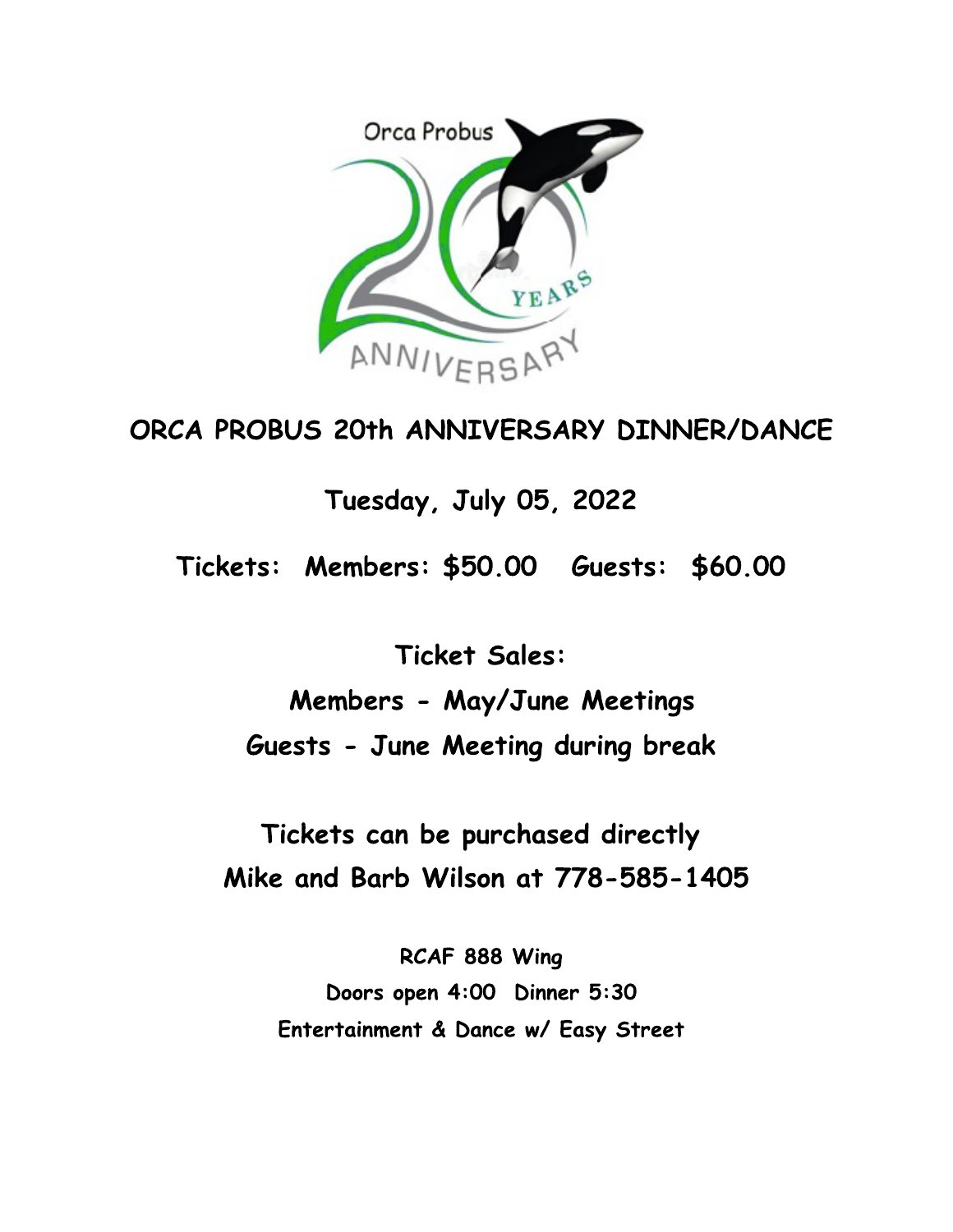#### **PHOTOGRAPHY CLUB**

At this month's meeting, the subject was wildlife photography. After watching the lesson by Joel Sartore, we shared photos that we had taken of wildlife. Below are three of the best.

If you are interested in joining this club, contact Bruce Ellis



**He was stuck with his debt, he could not budge it.**

**Police were summoned to a local day-care center where a three-year-old was resisting a rest**.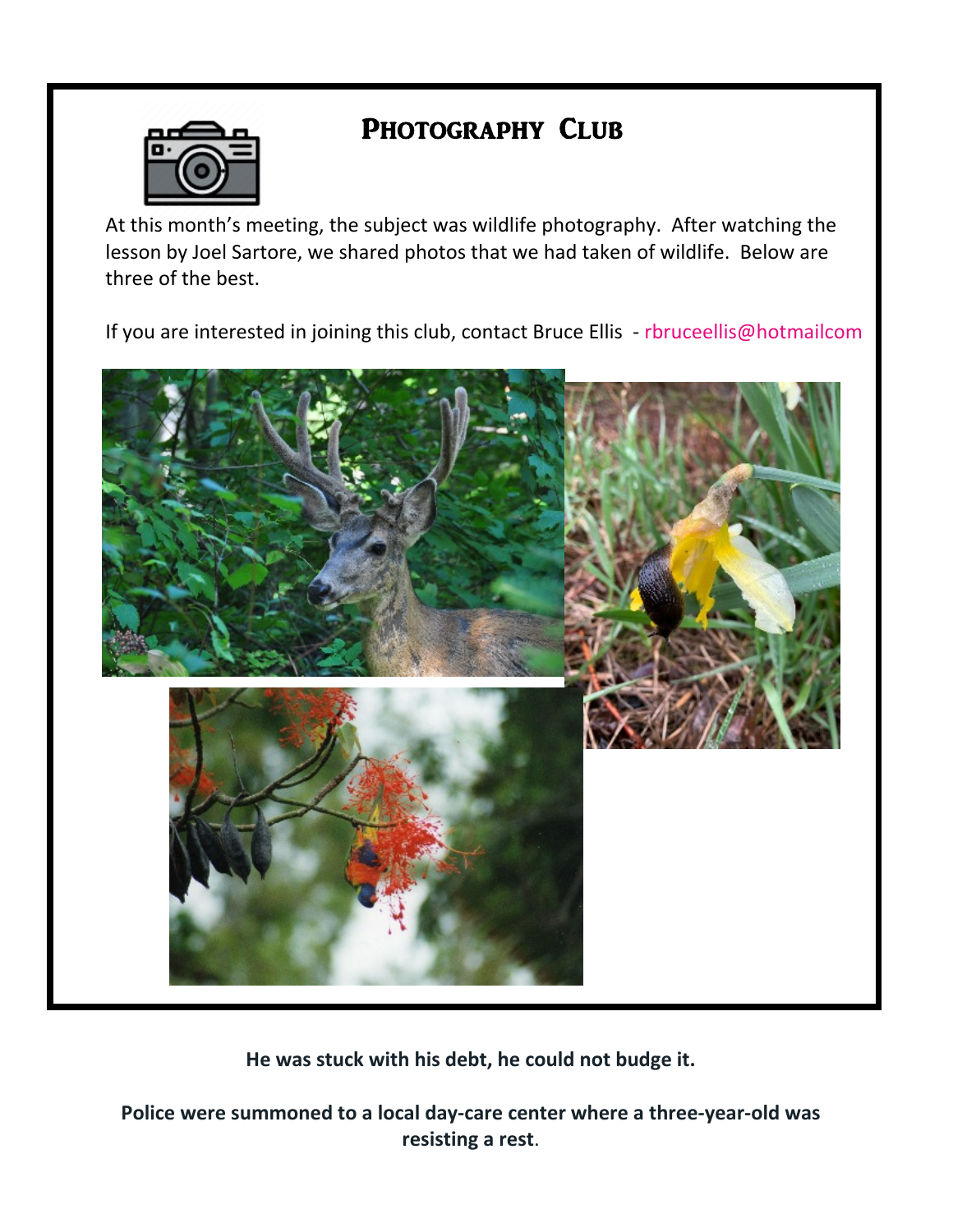# **Walking Group**

The Monday weekly walks have continued despite some rain. Melanie plans to alternate between the easy Air Park loop one week, with a different location the following week. If you want to add your name to the notice list, please e-mail Melanie

# **Gordon Hutton**

Some of you may be unaware that one of our members, Gordon Hutton, has for the last 15 years been the Financial Manager for Probus Canada, the national organization to which our club belongs.

Recently, Gordon retired from that position, and Probus Canada presented him with a plaque to thank him for his service. Congratulations, Gordon!



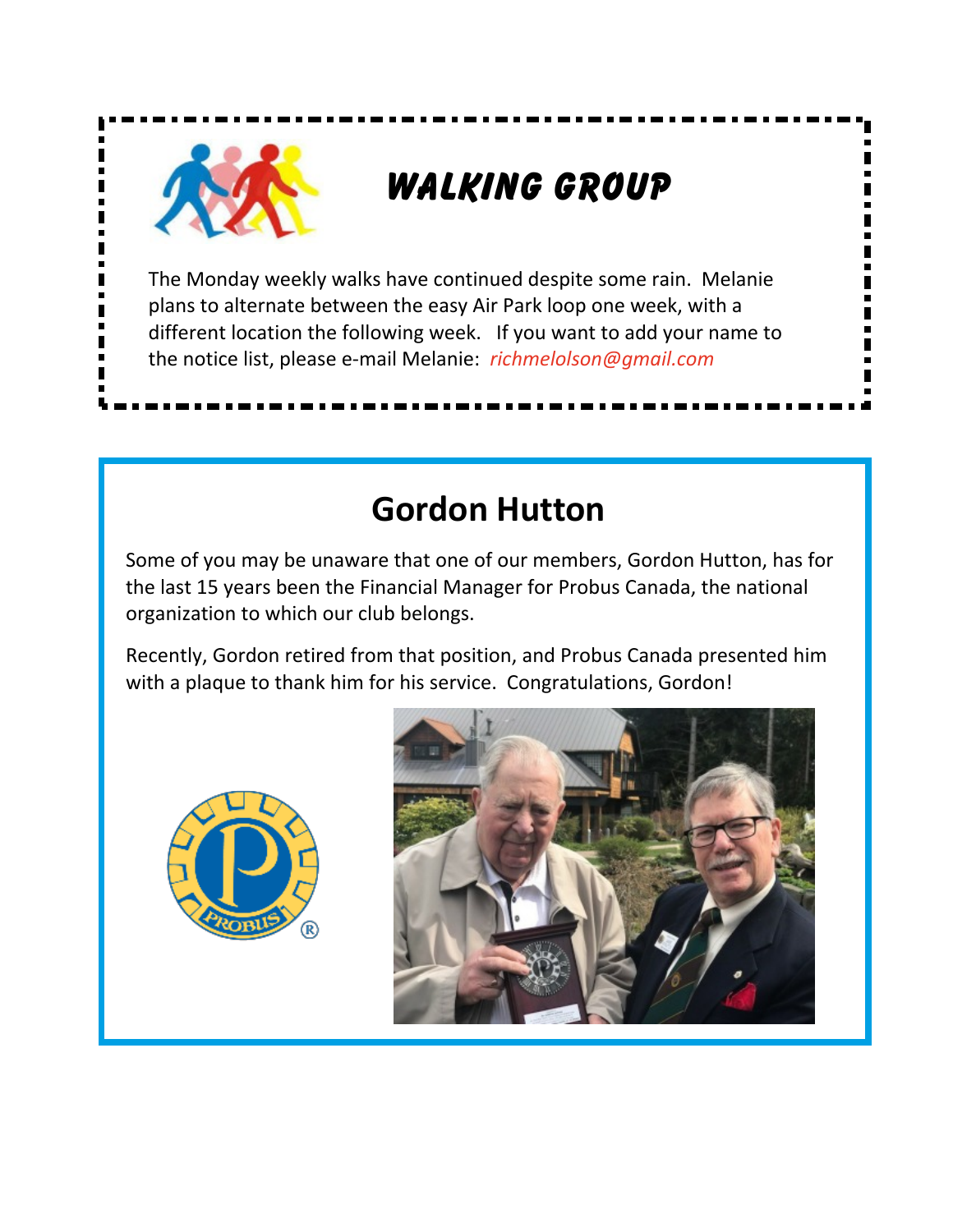### **PUB CLUB NEWS**

After the April Probus Orca meeting we went to the Avenue Bistro. They were well prepared for our visit and we were well looked after. The Avenue management have always been very accommodating and friendly. They are definitely on our list for repeat visits in the cold weather months.



In May I hope to return to the Church Street Taphouse. It is handy to the Legion and has a good variety of drinks and food. I had been hoping for warmer weather so we could go to venues that have outdoor seating. Up until now I have chosen venues with indoor seating. Hopefully June will be more amenable to outdoor venues.

Watch for my notice for our May venue next week. Do not reply before you get the May invitation. I was very pleased that I had been given adequate notice from those who were unable to attend. The venues always appreciate receiving accurate information regarding the number of expected guests, as they have to arrange adequate seating and staffing for the event.

Howard



## *CROQUET*

Gordie March, is interested in establishing a Croquet group within the club this summer. If you are interested in joining or just want more information please contact Gordie